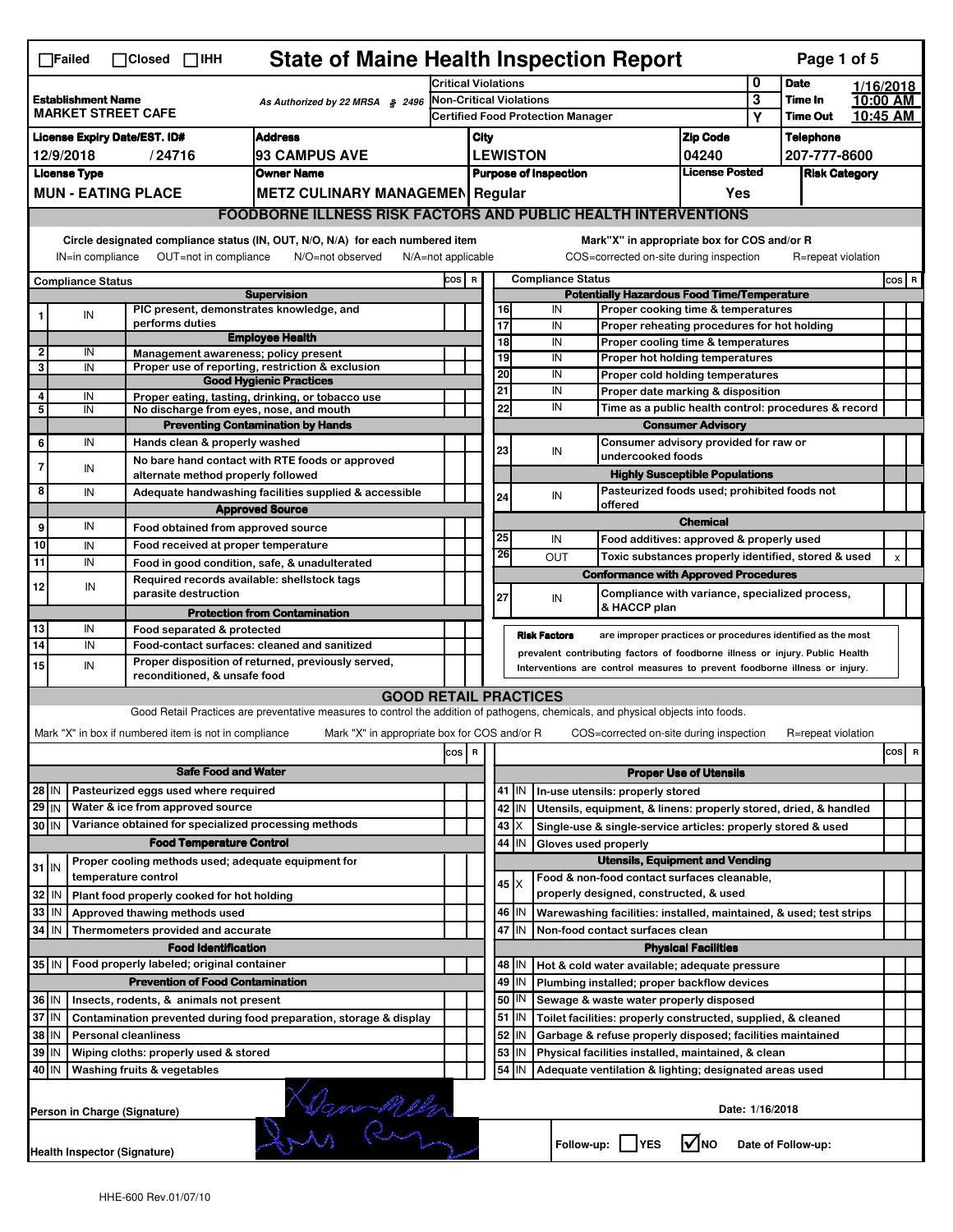|                                                                                        | <b>State of Maine Health Inspection Report</b> |             |                          | Page 2 of 5                     |              |                   |                                  |
|----------------------------------------------------------------------------------------|------------------------------------------------|-------------|--------------------------|---------------------------------|--------------|-------------------|----------------------------------|
| <b>Establishment Name</b><br><b>MARKET STREET CAFE</b>                                 |                                                |             | As Authorized by 22 MRSA | 1/16/2018<br>Date               |              |                   |                                  |
| License Expiry Date/EST. ID#<br><b>Address</b><br>93 CAMPUS AVE<br>12/9/2018<br>/24716 |                                                |             |                          | City / State<br><b>LEWISTON</b> | /ME          | Zip Code<br>04240 | <b>Telephone</b><br>207-777-8600 |
|                                                                                        |                                                |             |                          | <b>Temperature Observations</b> |              |                   |                                  |
| Location                                                                               | <b>Temperature</b>                             |             |                          |                                 | <b>Notes</b> |                   |                                  |
| display case                                                                           | 39                                             |             |                          |                                 |              |                   |                                  |
| cooler                                                                                 | 35                                             |             |                          |                                 |              |                   |                                  |
| sausage patty                                                                          | 160 plus                                       | hot holding |                          |                                 |              |                   |                                  |
| hot water                                                                              | 110 plus                                       |             |                          |                                 |              |                   |                                  |
| salad dressing                                                                         | 38                                             |             |                          |                                 |              |                   |                                  |
| cream cheese                                                                           | 40                                             |             |                          |                                 |              |                   |                                  |
| sandwich neat                                                                          | 34                                             |             |                          |                                 |              |                   |                                  |



**Date: 1/16/2018**

**Health Inspector (Signature)**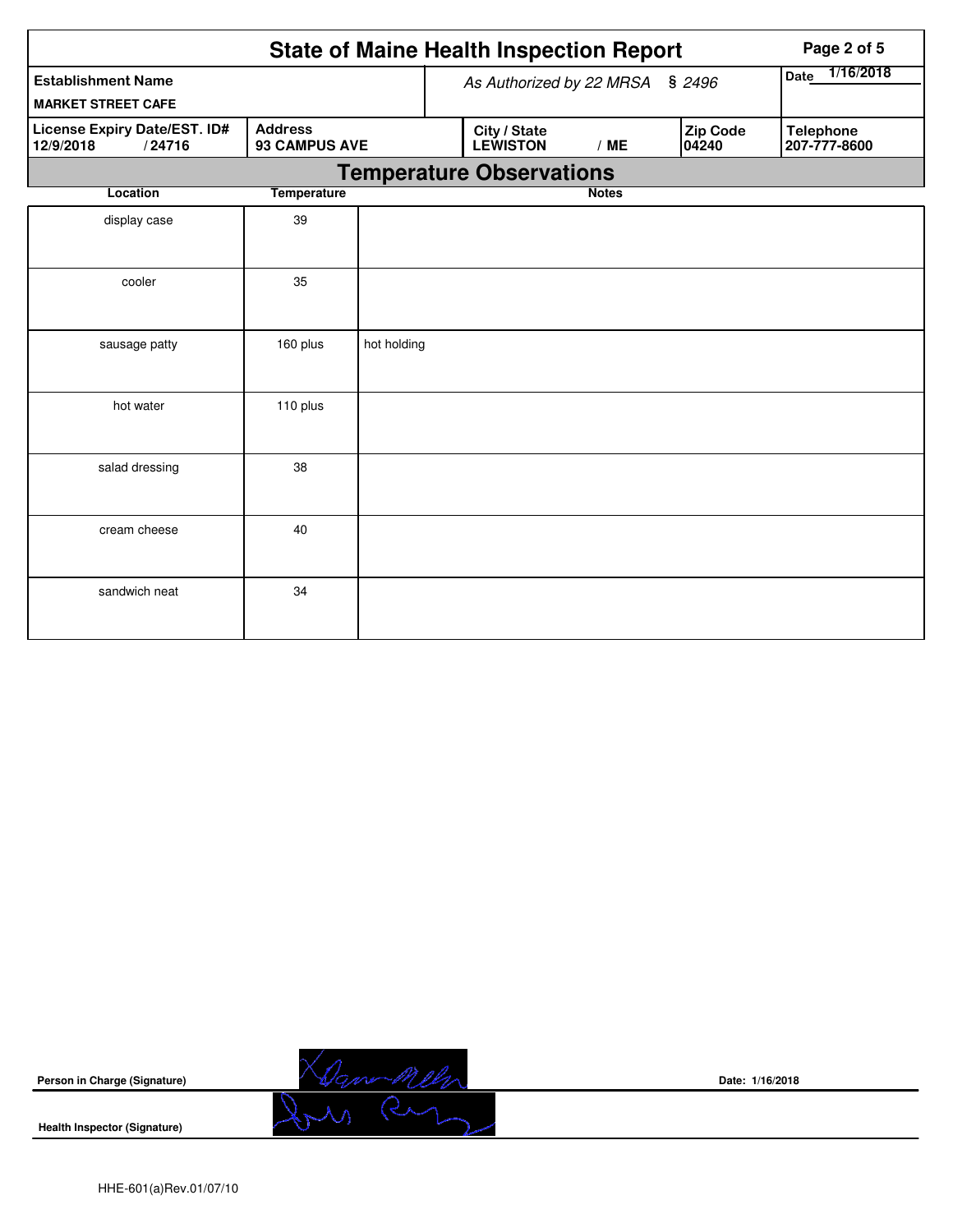|                                                                                                                                                    |                                                                                                                     | Page 3 of 5                            |                                 |    |                          |  |           |  |  |  |
|----------------------------------------------------------------------------------------------------------------------------------------------------|---------------------------------------------------------------------------------------------------------------------|----------------------------------------|---------------------------------|----|--------------------------|--|-----------|--|--|--|
| Date<br><b>Establishment Name</b>                                                                                                                  |                                                                                                                     |                                        |                                 |    |                          |  | 1/16/2018 |  |  |  |
| <b>MARKET STREET CAFE</b>                                                                                                                          |                                                                                                                     |                                        |                                 |    |                          |  |           |  |  |  |
| License Expiry Date/EST. ID#<br>12/9/2018                                                                                                          | /24716                                                                                                              | <b>Address</b><br><b>93 CAMPUS AVE</b> | City / State<br><b>LEWISTON</b> | ME | <b>Zip Code</b><br>04240 |  |           |  |  |  |
| <b>Observations and Corrective Actions</b>                                                                                                         |                                                                                                                     |                                        |                                 |    |                          |  |           |  |  |  |
| Violations cited in this report must be corrected within the time frames below, or as stated in sections<br>8-405.11 and 8-406.11 of the Food Code |                                                                                                                     |                                        |                                 |    |                          |  |           |  |  |  |
|                                                                                                                                                    | 26: 7-209.11: N: Employees are not storing their personal care items in facilities as specified under 6-305.11.(B). |                                        |                                 |    |                          |  |           |  |  |  |
|                                                                                                                                                    | INSPECTOR NOTES: bottle of hand lotion stored on prep table-corrected on site                                       |                                        |                                 |    |                          |  |           |  |  |  |

43: 4-904.11.(A).(C): N: Single service/use items are improperly handled/stored/displayed/dispensed.

INSPECTOR NOTES: sipper straws need a covered dispenser

45: 4-204.12: N: Equipment openings, closures and deflectors are improperly designed and constructed.

INSPECTOR NOTES: replace split door seal on sandwich bar



**Date: 1/16/2018**

**Health Inspector (Signature)**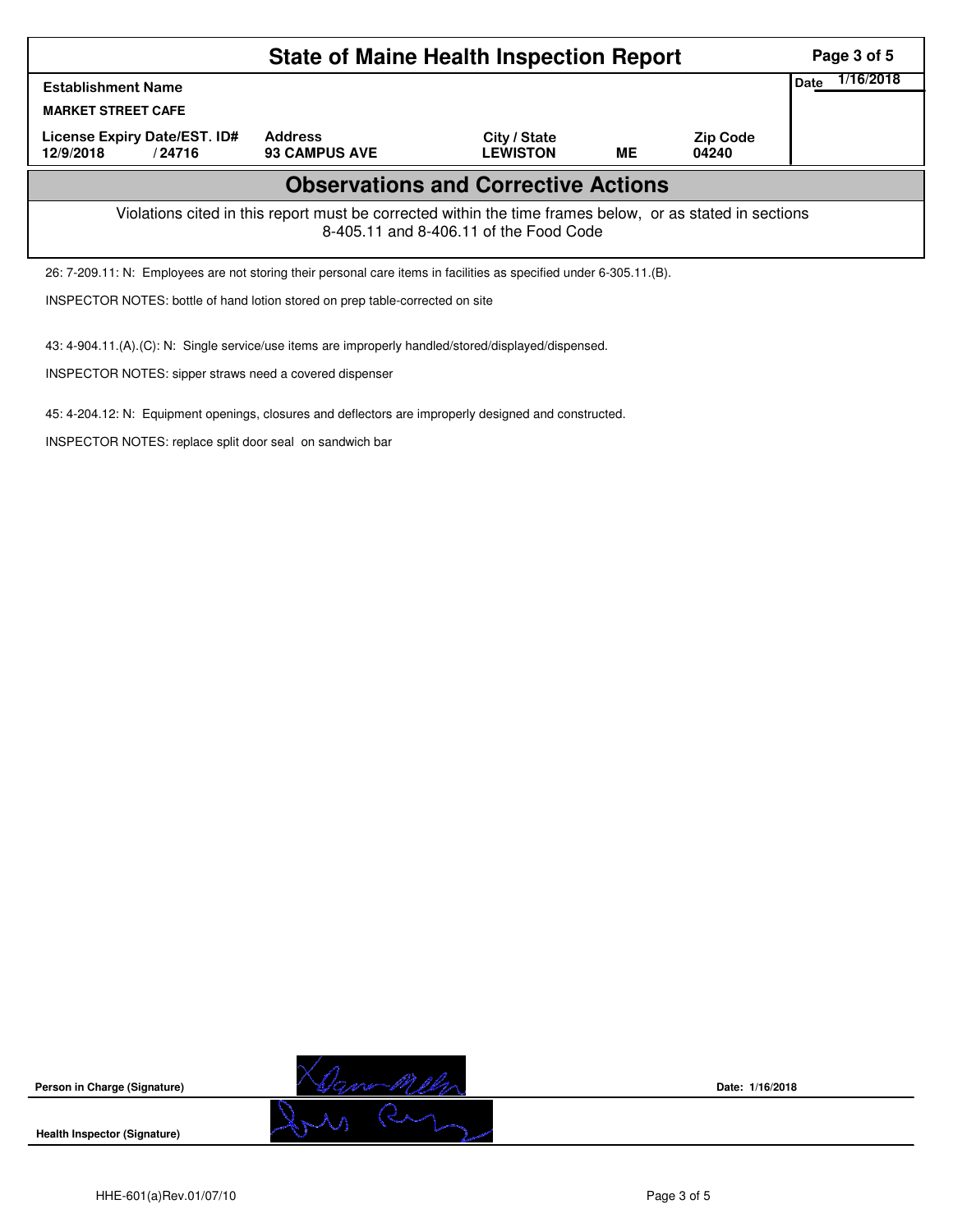| <b>State of Maine Health Inspection Report</b>      |                                        |                                 |    |                          |  |  |  |  |  |
|-----------------------------------------------------|----------------------------------------|---------------------------------|----|--------------------------|--|--|--|--|--|
| <b>Establishment Name</b>                           |                                        |                                 |    |                          |  |  |  |  |  |
| <b>MARKET STREET CAFE</b>                           |                                        |                                 |    |                          |  |  |  |  |  |
| License Expiry Date/EST. ID#<br>12/9/2018<br>/24716 | <b>Address</b><br><b>93 CAMPUS AVE</b> | City / State<br><b>LEWISTON</b> | ME | <b>Zip Code</b><br>04240 |  |  |  |  |  |
| <b>Inspection Notes</b>                             |                                        |                                 |    |                          |  |  |  |  |  |

# RED FOLDER-EMPLOYEE HEALTH POLICY

Employee Health Policy left and explained the policy with the PIC.Please retain information as you will be asked next year during your inspection to provide the employee Health Policy information which was left with the PIC.

## Certified Food Protection Manager

Unless directed otherwise, all Eating Establishments are required to submit a copy of their Certified Food Protection Manager (CFPM) certificate. A CFPM must be hired within 90 days of a new eating establishment opening or when a CFPM leaves employment. For a list of CFPM courses and trainers go to http://www.maine.gov/healthinspection/training.htm

Please provide a copy of this certification(s) to your inspector [Susan Reny ] by emailing to [ sreny@lewistonmaine.gov ] or faxing to 207-795-5071. A copy may also be sent to Carol Gott, Health Inspection Program, 286 Water St. 3rd Floor, Augusta, ME 04333 or carol.gott@maine.gov.

Please include the name of your establishment and the establishment ID# with your certification(s).

2013 Maine Food Code Adoption

The Maine Food Code was adopted in October of 2013. Please refer to our website for a copy,

http://www.maine.gov/healthinspection. Following are a few of the major changes:

• No Bare Hand Contact with Ready-To-Eat Food. Handlers are required to use gloves, utensils, deli papers, etc., to avoid bare hand contact with ready-to-eat food;

- Establishments must have clean-up procedures for employees to follow following vomiting and diarrheal events;
- Responsibilities of the person in charge for ill employees (exclusions and restrictions); and,
- Date marking of Ready-to-eat potentially hazardous foods.

## Violation Correction Timeframe

Critical violations should be corrected on site, but in any event, within 10 days. The licensee must contact the inspector when the critical violation has been addressed at 207-( 513-3125 Ext 3224 ) or email ( sreny@lewistonmaine.gov ). Non-critical violations must be corrected within 30 days. Failure to satisfactorily correct these violations before the follow-up inspection may result in enforcement proceedings by the Department to include fines and penalties, which are outlined in Sections 7, 8 and 9 of the Rules Relating to the Administration and Enforcement of Establishments Licensed by the Health Inspection Program available at http://www.maine.gov/healthinspection. License renewals can be denied if violations are not corrected within the noted timeframes.

#### C= Critical violation and NC= Non-critical violation

"Critical violation" means a provision of the Food Code that, if in non-compliance, is more likely than other violations to contribute to food contamination, illness or environmental health hazard.

#### Additional Inspection Fee

License fees provide for two inspections per year. When additional inspections are required, the Department may charge an additional \$100 fee to cover the costs of each additional inspection or visit.

#### Document Retention/Posting

Pursuant to the Maine Food Code, the establishment's current license must be displayed. In addition, a sign or placard must be posted in a conspicuous area notifying consumers that a copy of the most recent inspection report is available upon request. CFPM certificates must be posted in a conspicuous area and must be available to the Department upon request. CFPM:Katie Lemieux Exp 2/3/2021

**Person in Charge (Signature)**



**Date: 1/16/2018**

**Health Inspector (Signature)**